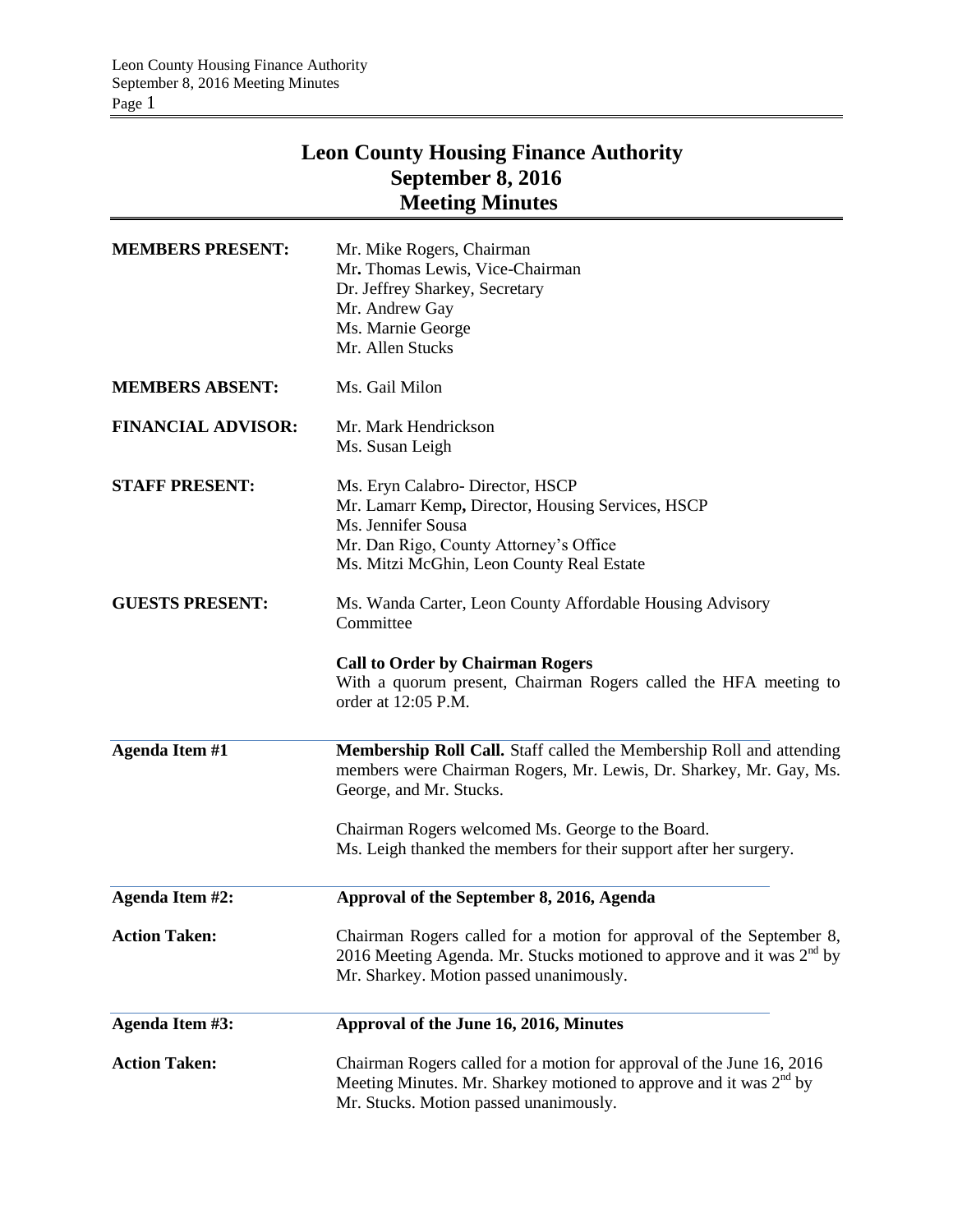| <b>Agenda Item #4:</b>  | <b>Public Comment</b>                                                                                                                                                                                        |  |
|-------------------------|--------------------------------------------------------------------------------------------------------------------------------------------------------------------------------------------------------------|--|
| <b>Action Taken:</b>    | Ms. Carter of the Leon County Affordable Housing Advisory Committee<br>introduced herself.                                                                                                                   |  |
| Agenda Item #5A         | <b>Financial Report</b>                                                                                                                                                                                      |  |
|                         | Mr. Gay and Mr. Hendrickson presented a report on HFA finances. A discussion followed. Chairman<br>Rogers called for a motion to accept the July 31, 2016 Financial Statement.                               |  |
| <b>Action Taken:</b>    | Mr. Stucks motioned to accept the July 31, 2016 Financial Statement and<br>was 2 <sup>nd</sup> by Mr. Gay. Motion passed unanimously.                                                                        |  |
| <b>Agenda Item #5B:</b> | Presentation of Income & Expense through July 31, 2016                                                                                                                                                       |  |
|                         | Mr. Gay and Mr. Hendrickson reported on Income and Expenses through July 31, 2016.                                                                                                                           |  |
| <b>Action Taken:</b>    | No Action Required                                                                                                                                                                                           |  |
| <b>Agenda Item #5C:</b> | Reconciliation of Leon County Detailed Expense Report to HFA<br><b>Financial Statement and Income &amp; Expense Report</b>                                                                                   |  |
|                         | Mr. Gay and Mr. Hendrickson reported on how the detailed expense report generated by Leon County had<br>been adjusted for reconciliation with the HFA's Financial Statement and Income and Expense Report.   |  |
| <b>Action Taken:</b>    | No Action Required                                                                                                                                                                                           |  |
| Agenda Item #6A:        | <b>Emergency Repair Program</b>                                                                                                                                                                              |  |
|                         | Mr. Kemp reported the program would be reactivated immediately. Mr. Kemp suggested that the program<br>be used in conjunction with hurricane damage repairs. A discussion followed as to how that might work |  |

be used in conjunction with hurricane damage repairs. A discussion followed as to how that might work, and how existing persons on the waiting list for repairs would be treated. The Board also discussed authorizing additional funds for the program, communicating to the Board of County Commissioners that the program existed, and suggesting that the County utilize its funds through this program, particularly for hurricane related repairs. Mr. Hendrickson also suggested that the County apply for special disaster relief SHIP funds.

| <b>Action Taken:</b> | Mr. Stucks motion to add an additional \$10,000 to the program, and to<br>roll the authorization to FY 16-17 if the funds were not spent this fiscal<br>year, and were seconded by Dr. Sharkey. Motion passed unanimously. |
|----------------------|----------------------------------------------------------------------------------------------------------------------------------------------------------------------------------------------------------------------------|
|                      | The Board asked Chairman Rogers to communicate to the Board of<br>County Commissioners that this program exists and how it works.                                                                                          |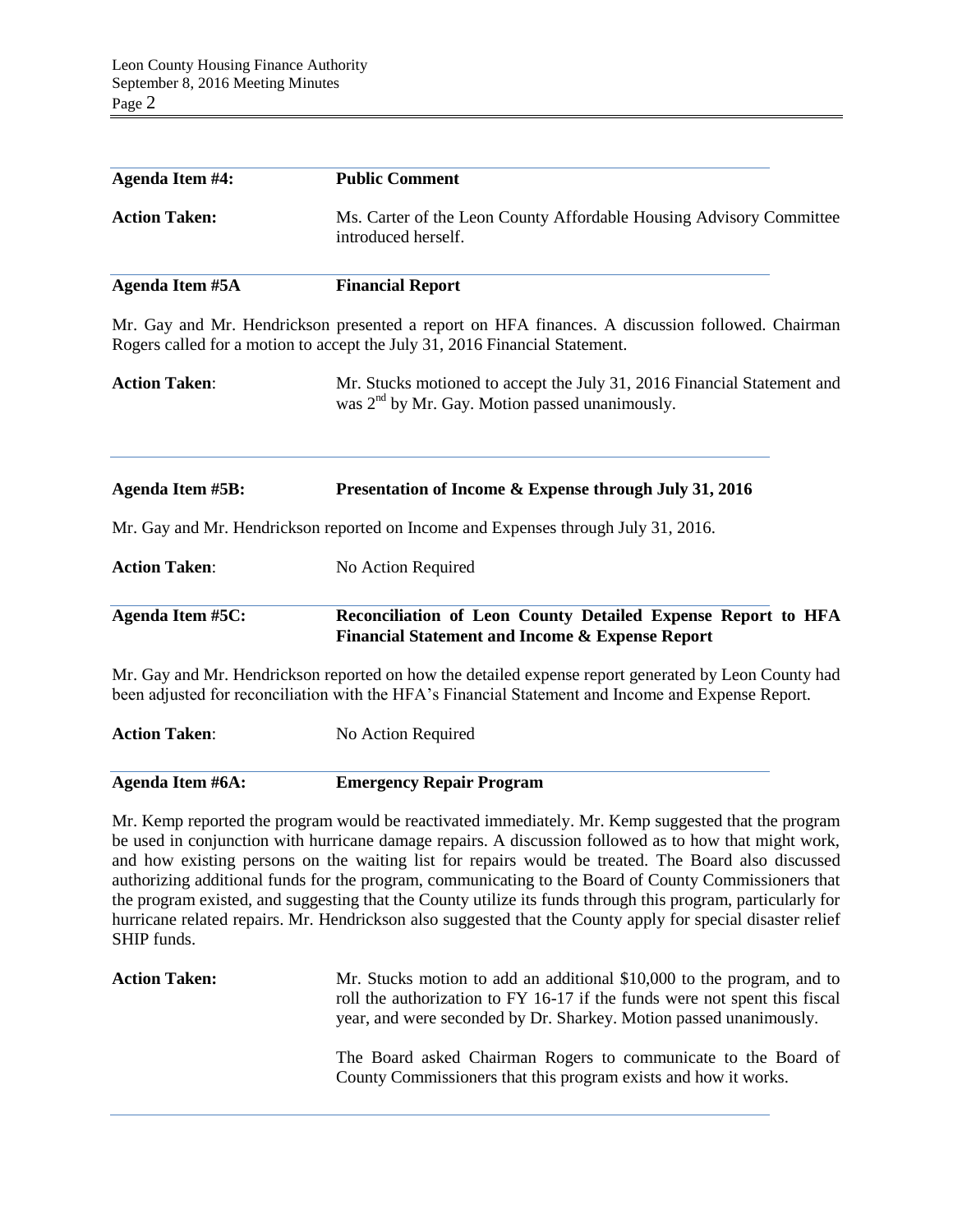## **Agenda Item #6B: Financial Advisor Contract**

Mr. Rigo reported that the Financial Advisor contract was on the BOCC agenda for September 20, 2016.

| <b>Action Taken:</b> | No Action Required |
|----------------------|--------------------|
|                      |                    |

**Agenda Item #6C: Legal Services RFQ**

Mr. Rigo updated the Board on the process for selecting a legal counsel for the HFA, including the initial meeting of the Review Committee and the scheduling of an additional Review Committee meeting for September 15—at which time oral presentations from the firms would be heard. Mr. Rigo cautioned that because Review Committee members were at this meeting, they could not discuss the merits of the firms or other business of the Committee. **Mr. Rigo reported that the Review Committee would make a recommendation/ranking of the firms to the HFA Board in October, at which time the Board could authorize negotiations with the top ranked firm**. He stated that after that process was completed, a contract would be drafted for BOCC approval.

**Action Taken:** No Action Required

**Agenda Item #6D: County Real Estate Policy**

Mr. Rigo reported that the Osceola Street property had been sold for a price of \$34,100, and that the HFA had received the net proceeds (less realtor commission) of \$33,077. Mr. Hendrickson reported on the updates to the property spreadsheet. Ms. Leigh and Mr. Rogers reported on their initial analysis of the new properties. **Mr. Hendrickson stated that staff would prepare a formal recommendation for prioritizing properties at the October HFA meeting**.

Action Taken: No Action Required

**Agenda Item #6E: Future Role of the HFA**

Mr. Hendrickson noted that the Board had asked staff to move forward with amendments to the HFA Ordinance that would give the HFA greater independence. Mr. Rigo reported that the Ordinance changes were being discussed, but that no formal action had taken place. **The Chairman directed staff to get the process moving forward**. Ms. Calabro stated that staff was researching the structure of other HFA's. The Chairman asked the Financial Advisors to assist Ms. Calabro.

**Action Taken:** No Action Required

**Agenda Item #6F: "To-Do" List** Mr. Hendrickson presented the "to-do" list..

Action Taken: No Action Required.

**Agenda Item #7: New Business**

There were no items raised.